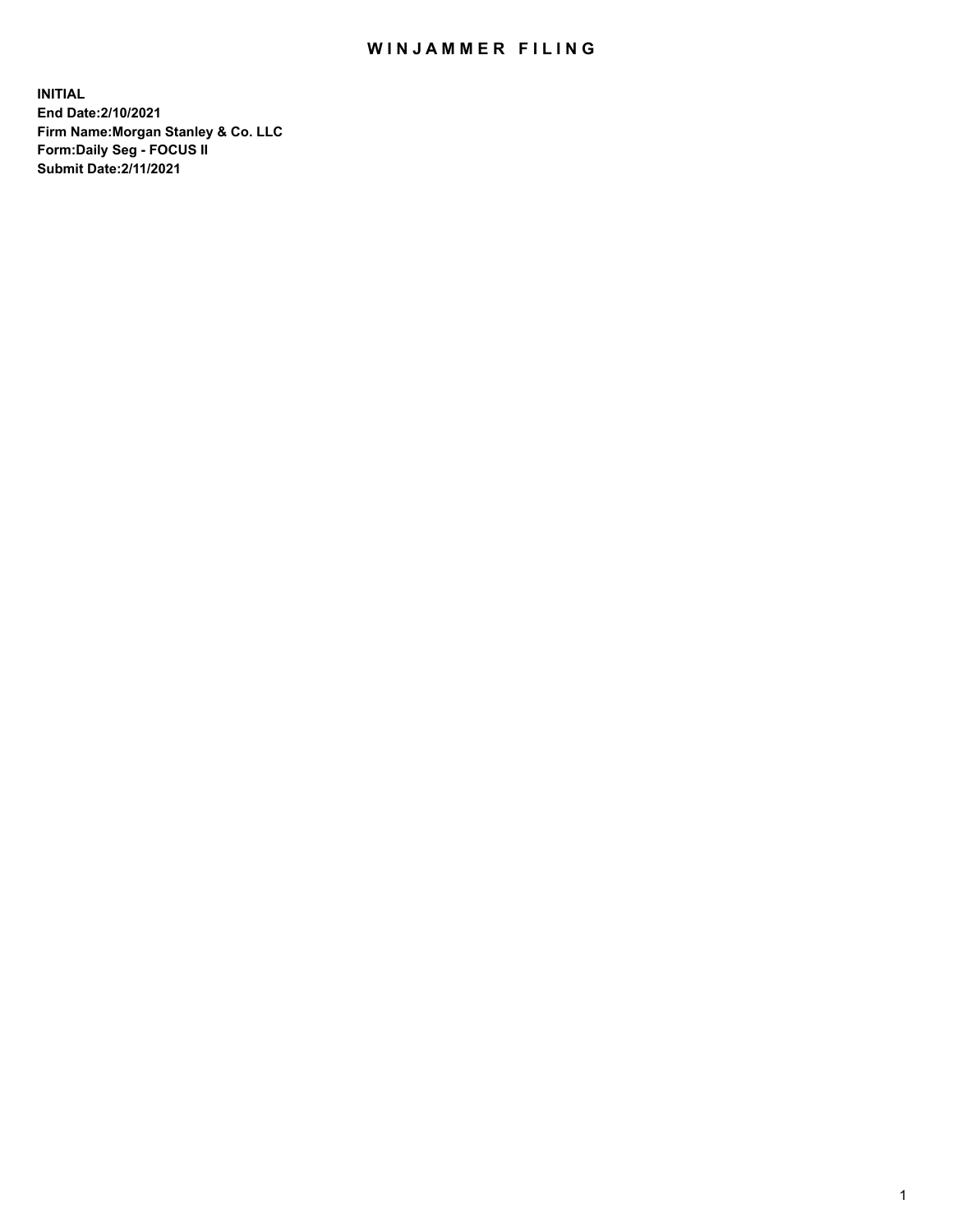**INITIAL End Date:2/10/2021 Firm Name:Morgan Stanley & Co. LLC Form:Daily Seg - FOCUS II Submit Date:2/11/2021 Daily Segregation - Cover Page**

| Name of Company                                                                                                                                                                                                                                                                                                                | Morgan Stanley & Co. LLC                               |
|--------------------------------------------------------------------------------------------------------------------------------------------------------------------------------------------------------------------------------------------------------------------------------------------------------------------------------|--------------------------------------------------------|
| <b>Contact Name</b>                                                                                                                                                                                                                                                                                                            | <b>Ikram Shah</b>                                      |
| <b>Contact Phone Number</b>                                                                                                                                                                                                                                                                                                    | 212-276-0963                                           |
| <b>Contact Email Address</b>                                                                                                                                                                                                                                                                                                   | Ikram.shah@morganstanley.com                           |
| FCM's Customer Segregated Funds Residual Interest Target (choose one):<br>a. Minimum dollar amount: ; or<br>b. Minimum percentage of customer segregated funds required:% ; or<br>c. Dollar amount range between: and; or<br>d. Percentage range of customer segregated funds required between: % and %.                       | 235,000,000<br><u>0</u><br>00<br>0 <sub>0</sub>        |
| FCM's Customer Secured Amount Funds Residual Interest Target (choose one):<br>a. Minimum dollar amount: ; or<br>b. Minimum percentage of customer secured funds required:% ; or<br>c. Dollar amount range between: and; or<br>d. Percentage range of customer secured funds required between:% and%.                           | 140,000,000<br><u>0</u><br><u>00</u><br>0 <sub>0</sub> |
| FCM's Cleared Swaps Customer Collateral Residual Interest Target (choose one):<br>a. Minimum dollar amount: ; or<br>b. Minimum percentage of cleared swaps customer collateral required:% ; or<br>c. Dollar amount range between: and; or<br>d. Percentage range of cleared swaps customer collateral required between:% and%. | 92,000,000<br><u>0</u><br><u>00</u><br>00              |

Attach supporting documents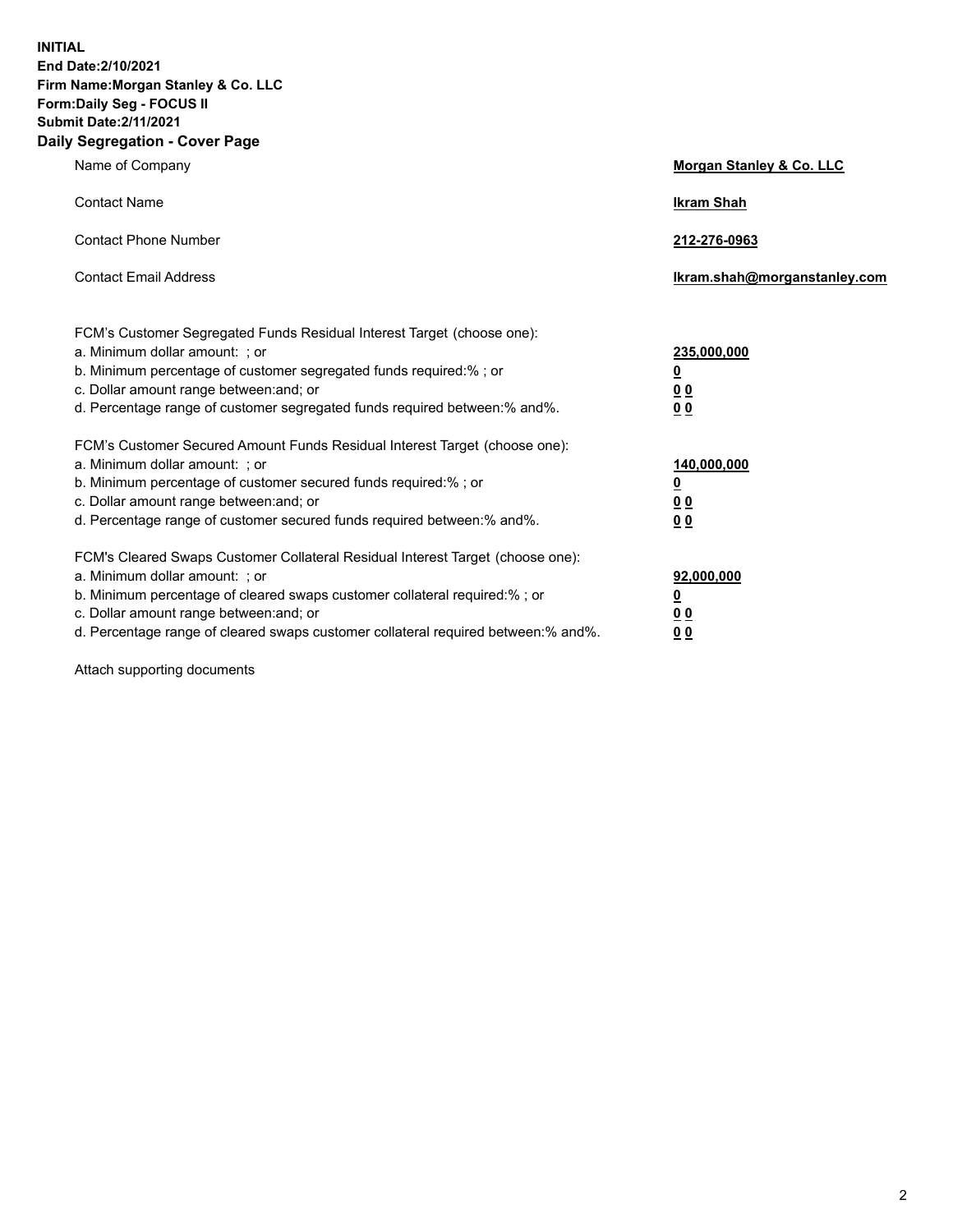## **INITIAL End Date:2/10/2021 Firm Name:Morgan Stanley & Co. LLC Form:Daily Seg - FOCUS II Submit Date:2/11/2021**

**Daily Segregation - Secured Amounts** Foreign Futures and Foreign Options Secured Amounts Amount required to be set aside pursuant to law, rule or regulation of a foreign government or a rule of a self-regulatory organization authorized thereunder 1. Net ledger balance - Foreign Futures and Foreign Option Trading - All Customers A. Cash **4,319,789,490** [7315] B. Securities (at market) **2,321,107,463** [7317] 2. Net unrealized profit (loss) in open futures contracts traded on a foreign board of trade **827,682,330** [7325] 3. Exchange traded options a. Market value of open option contracts purchased on a foreign board of trade **18,260,072** [7335] b. Market value of open contracts granted (sold) on a foreign board of trade **-16,610,749** [7337] 4. Net equity (deficit) (add lines 1. 2. and 3.) **7,470,228,606** [7345] 5. Account liquidating to a deficit and account with a debit balances - gross amount **33,397,570** [7351] Less: amount offset by customer owned securities **-28,145,519** [7352] **5,252,051** 6. Amount required to be set aside as the secured amount - Net Liquidating Equity Method (add lines 4 and 5) 7. Greater of amount required to be set aside pursuant to foreign jurisdiction (above) or line 6. FUNDS DEPOSITED IN SEPARATE REGULATION 30.7 ACCOUNTS 1. Cash in banks A. Banks located in the United States **577,782,126** [7500] B. Other banks qualified under Regulation 30.7 **755,186,129** [7520] **1,332,968,255** 2. Securities A. In safekeeping with banks located in the United States **411,280,378** [7540] B. In safekeeping with other banks qualified under Regulation 30.7 **22,032,751** [7560] **433,313,129** 3. Equities with registered futures commission merchants A. Cash **22,306,638** [7580] B. Securities **0** [7590] C. Unrealized gain (loss) on open futures contracts **941,238** [7600] D. Value of long option contracts **0** [7610] E. Value of short option contracts **0** [7615] **23,247,876** [7620] 4. Amounts held by clearing organizations of foreign boards of trade A. Cash **0** [7640] B. Securities **0** [7650]

- C. Amount due to (from) clearing organization daily variation **0** [7660]
- D. Value of long option contracts **0** [7670]
- E. Value of short option contracts **0** [7675] **0** [7680]
- 5. Amounts held by members of foreign boards of trade
	-
	-
	- C. Unrealized gain (loss) on open futures contracts **826,741,092** [7720]
	- D. Value of long option contracts **18,260,072** [7730]
	- E. Value of short option contracts **-16,610,749** [7735] **5,898,861,557**
- 6. Amounts with other depositories designated by a foreign board of trade **0** [7760]
- 7. Segregated funds on hand **0** [7765]
- 8. Total funds in separate section 30.7 accounts **7,688,390,817** [7770]
- 9. Excess (deficiency) Set Aside for Secured Amount (subtract line 7 Secured Statement Page 1 from Line 8)
- 10. Management Target Amount for Excess funds in separate section 30.7 accounts **140,000,000** [7780]
- 11. Excess (deficiency) funds in separate 30.7 accounts over (under) Management Target **72,910,160** [7785]

**0** [7305]

[7354] **7,475,480,657** [7355]

**7,475,480,657** [7360]

[7530]

[7570]

 A. Cash **3,182,676,807** [7700] B. Securities **1,887,794,335** [7710] [7740] **212,910,160** [7380]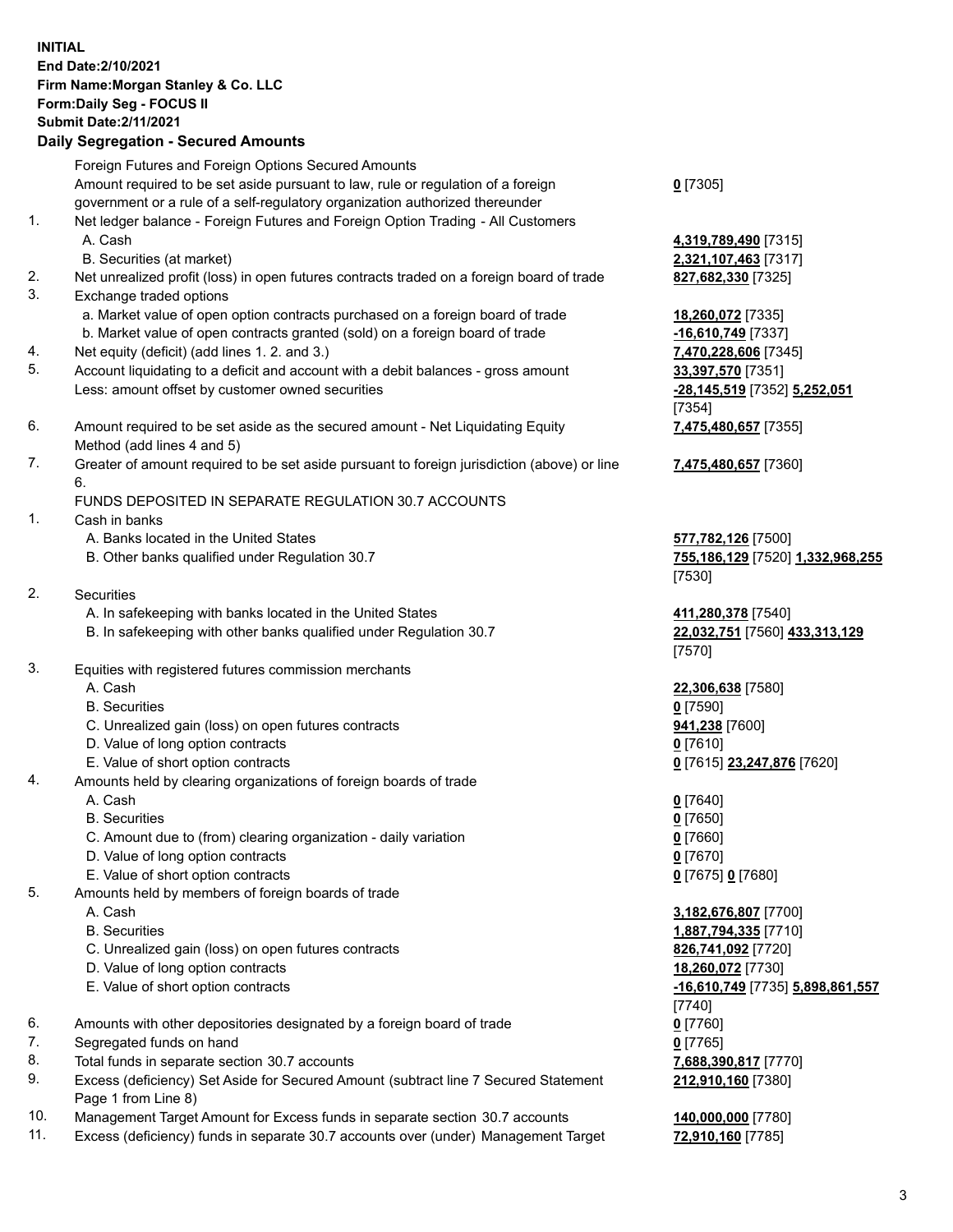**INITIAL End Date:2/10/2021 Firm Name:Morgan Stanley & Co. LLC Form:Daily Seg - FOCUS II Submit Date:2/11/2021 Daily Segregation - Segregation Statement** SEGREGATION REQUIREMENTS(Section 4d(2) of the CEAct) 1. Net ledger balance A. Cash **15,810,438,280** [7010] B. Securities (at market) **8,630,404,333** [7020] 2. Net unrealized profit (loss) in open futures contracts traded on a contract market **1,347,693,019** [7030] 3. Exchange traded options A. Add market value of open option contracts purchased on a contract market **609,091,677** [7032] B. Deduct market value of open option contracts granted (sold) on a contract market **-352,128,870** [7033] 4. Net equity (deficit) (add lines 1, 2 and 3) **26,045,498,439** [7040] 5. Accounts liquidating to a deficit and accounts with debit balances - gross amount **382,760,850** [7045] Less: amount offset by customer securities **-371,496,134** [7047] **11,264,716** [7050] 6. Amount required to be segregated (add lines 4 and 5) **26,056,763,155** [7060] FUNDS IN SEGREGATED ACCOUNTS 7. Deposited in segregated funds bank accounts A. Cash **4,448,003,570** [7070] B. Securities representing investments of customers' funds (at market) **0** [7080] C. Securities held for particular customers or option customers in lieu of cash (at market) **1,086,781,319** [7090] 8. Margins on deposit with derivatives clearing organizations of contract markets A. Cash **13,019,772,810** [7100] B. Securities representing investments of customers' funds (at market) **0** [7110] C. Securities held for particular customers or option customers in lieu of cash (at market) **7,543,623,014** [7120] 9. Net settlement from (to) derivatives clearing organizations of contract markets **76,121,956** [7130] 10. Exchange traded options A. Value of open long option contracts **609,091,677** [7132] B. Value of open short option contracts **-352,128,870** [7133] 11. Net equities with other FCMs A. Net liquidating equity **6,933,389** [7140] B. Securities representing investments of customers' funds (at market) **0** [7160] C. Securities held for particular customers or option customers in lieu of cash (at market) **0** [7170] 12. Segregated funds on hand **0** [7150] 13. Total amount in segregation (add lines 7 through 12) **26,438,198,865** [7180] 14. Excess (deficiency) funds in segregation (subtract line 6 from line 13) **381,435,710** [7190] 15. Management Target Amount for Excess funds in segregation **235,000,000** [7194]

16. Excess (deficiency) funds in segregation over (under) Management Target Amount Excess

**146,435,710** [7198]